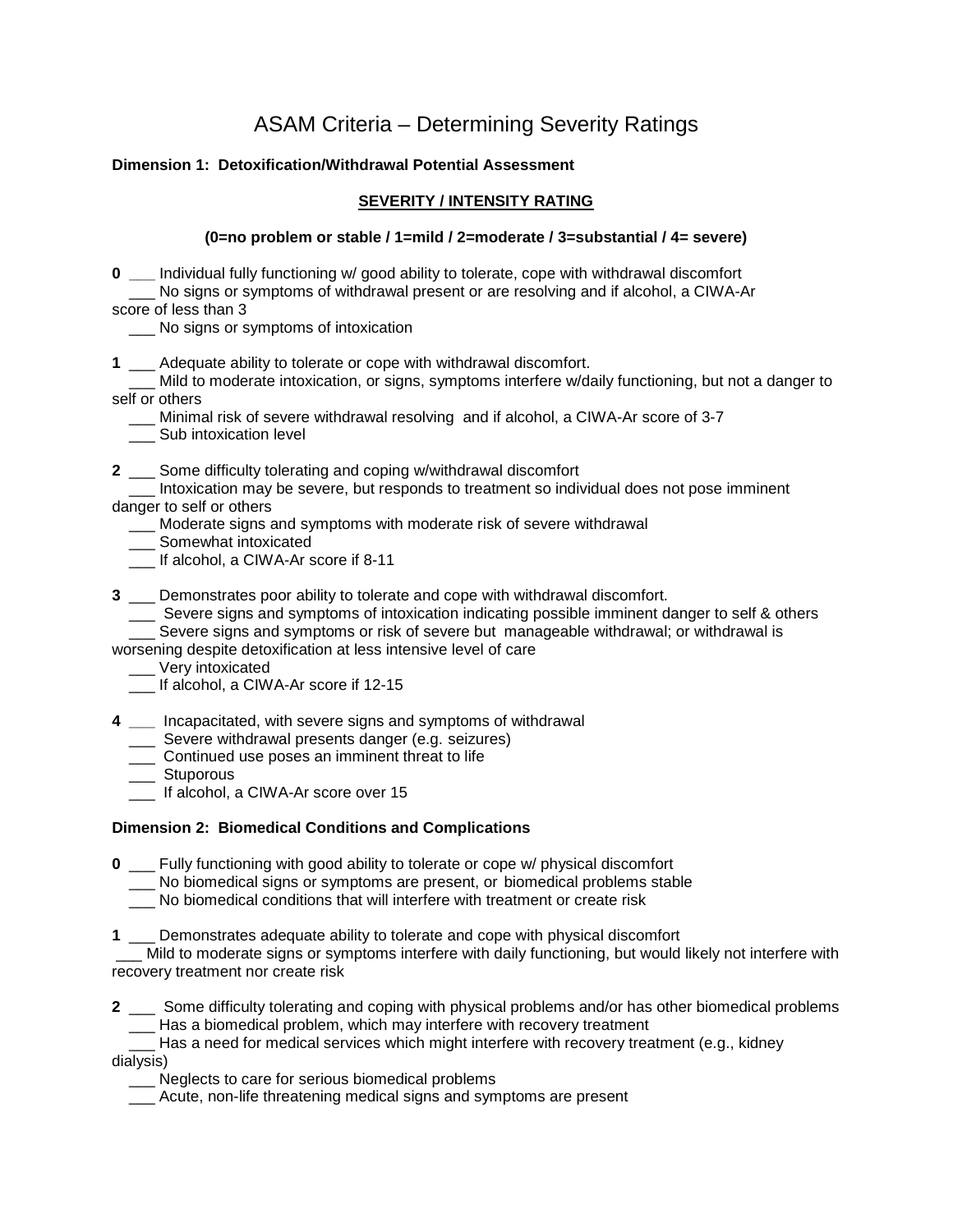**3** \_\_\_ Demonstrates poor ability to tolerate and cope with physical problems and/or general health is poor

Has serious medical problems he/she neglects during outpatient treatment that require frequent medical attention

Severe medical problems are present but stable.

Medical problem(s) present that would be severely exacerbated by a relapse

Medical problem(s) present that would be severely exacerbated by withdrawal (e.g., diabetes, hypertension)

\_\_\_ Medical problems that require medical or nursing services

**4** \_\_\_ Incapacitated, with severe medical problems

Severe medical problems that are life threatening risk

#### **Dimension 3: Emotional/Behavioral/Cognitive Conditions and Complications**

**0** \_\_\_ No or stable mental health problems

**1** \_\_\_ Sub-clinical mental disorder

\_\_\_ Emotional concerns relate to negative consequences and effects of addiction.

\_\_\_ Suicidal ideation without plan

Social role functioning impaired, but not endangered by substance use; mild symptoms that do not impair role functioning (e.g. social, school, or work)

Mild to moderate signs and symptoms with good response to treatment in the past.

\_\_\_ Or past serious problems have long period of stability or are chronic, but do not pose high risk of harm

**2** \_\_\_ Suicidal ideation or violent impulses require more than routine monitoring

Emotional, behavioral, or cognitive problems distract from recovery efforts.

\_\_\_ Symptoms are causing moderate difficulty in role functioning (e.g. school, work)

\_\_\_ Frequent and/or intense symptoms with a history of significant problems that are not well stabilized, but not imminently dangerous

\_\_\_ Emotional/behavioral/cognitive problems/symptoms distract from recovery efforts

\_\_\_ Problems with attention or distractibility interfere with recovery efforts

\_\_\_ History of non-adherence with required psychiatric medications

**3** \_\_\_ Frequent impulses to harm self or others which are potentially destabilizing, but not imminently dangerous

\_\_\_ Adequate impulse control to deal with thoughts of harm to self or others

\_\_\_ Uncontrolled behavior and cognitive deficits limit capacity for self-care, ADL's

Acute symptoms dominate clinical presentation (e.g. impaired reality testing,

communication, thought processes, judgment, personal hygiene, etc.) and significantly compromise community adjustment and follow through with treatment recommendations

**4** \_\_\_ Individual has severe and unstable psychiatric symptoms and requires secure confinement Severe and acute psychotic symptoms that pose immediate danger to self or others (e.g. imminent risk of suicide; gross neglect of self-care; psychosis with unpredictable, disorganized, or violent behavior) Recent history of psychiatric instability and/or escalating symptoms requiring high intensity services

to prevent dangerous consequences

#### **Dimension 4: Readiness to Change**

**0** \_\_\_ Willingly engaged in treatment as a proactive participant, is aware of/admits to having an addiction problem and is committed to addiction treatment and changing substance use and adherence with psychiatric medications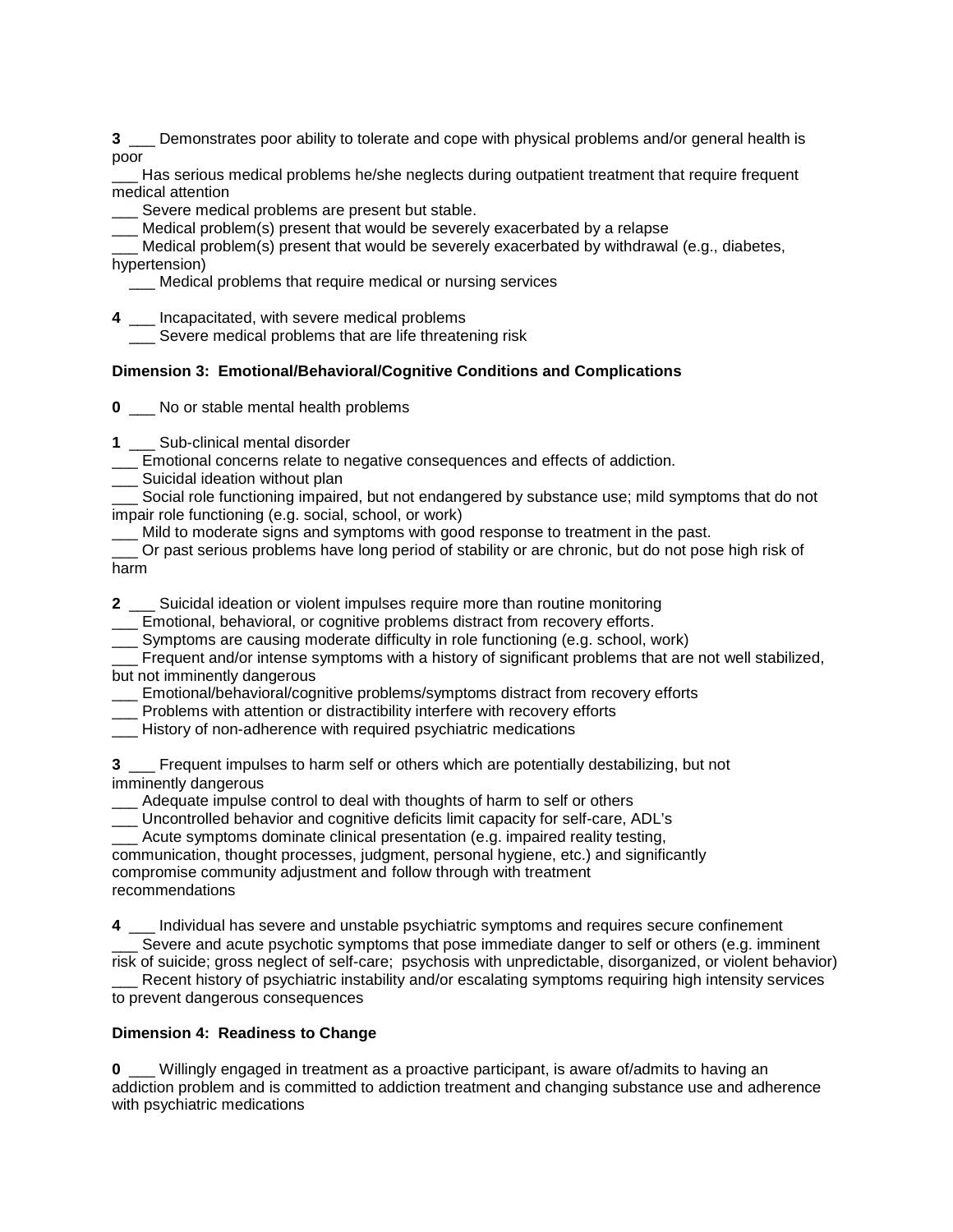\_\_\_ Can articulate personal recovery goals

- \_\_\_ Willing to cut negative influences
- \_\_\_ Is in *Preparation* or *Action* Transtheoretical Stage of Change

**1**\_\_\_ Willing to enter treatment and explore strategies for changing AODA use or dealing with mental health disorder but is ambivalent about need for change ( is in *Contemplation* Stage of Change)

\_\_\_ Willing to explore the need for treatment and strategies to reduce or stop substance use \_\_\_ Willing to change AODA use but believes it will not be difficult or will not accept a full recovery treatment plan or does not recognize that he/she has a substance use problem

**2** \_\_\_ Reluctant to agree to treatment for substance use or mental health problems but willing to be compliant to avoid negative consequences or may be legally required to engage in treatment

Able to articulate negative consequences of AODA use but has low commitment to change use of substances

\_\_\_ Low readiness to change and is only passively involved in treatment

\_\_\_ Variably compliant with outpatient treatment, self help or other support groups

**3**\_\_\_ Exhibits inconsistent follow through and shows minimal awareness of AODA or mental health disorder and need for treatment

Appears unaware of need to change and unwilling or only partially able to follow through with treatment recommendations

**4**\_\_\_ Unable to follow through, has little or no awareness of substance use or mental health problems and associated negative consequences

\_\_\_ Not willing to explore change and is in denial regarding illness and its implications

\_\_\_ Is not in imminent danger or unable to care for self – no immediate action required

\_\_\_ Unable to follow through with treatment recommendations resulting in imminent danger of harm to self/others or inability to care for self

## **Dimension 5: Relapse/Continued Use/ Continued Problem Potential**

**0**\_\_\_ No potential for further AODA or MH problems

\_\_\_ Low relapse or continued use potential and good coping skills

\_\_\_ Is engaged with ongoing recovery/support groups

- \_\_\_ Has positive expectancies about treatment
- \_\_\_ No use of illicit drugs

Has no demographic risk factor (under 25 years of age, never married or having lived as married, unemployed, no high school diploma or GED)

- \_\_\_ No current craving
- \_\_\_ No impulsivity noted
- \_\_\_ Appropriately self-confident
- \_\_\_ Not risk-taking or thrill-seeking
- \_\_\_ No psychiatric medication required or adherent with psychiatric medications
- **1** \_\_\_ Minimal relapse potential with some vulnerability
- Some craving with ability to resist
- \_\_\_ One or two changeable demographic risk factors
- \_\_\_ Marginally affected by external influences
- \_\_\_ Mostly non-impulsive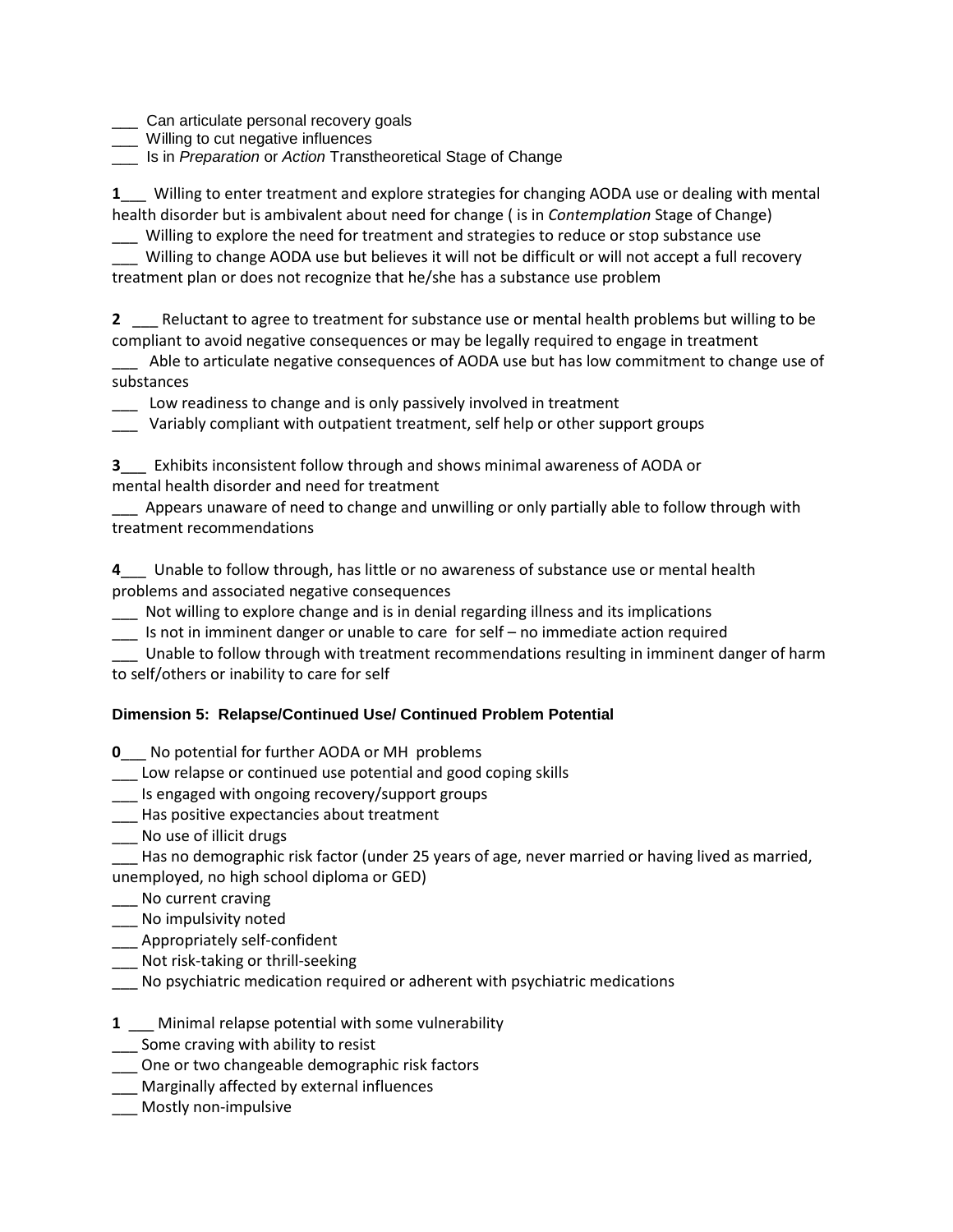Mostly confident

- Low level of risk-taking or thrill-seeking
- Fair self-management and relapse prevention skills

Needs support and counseling to maintain abstinence, deal with craving, peer pressure, and lifestyle and attitude changes

- \_\_\_ Mostly adherent with prescribed psychiatric medications
- \_\_\_ Episodic use of alcohol (less than weekly)
- \_\_\_ Sporadic use of drugs (<1/week), not injected
- **2** \_\_\_ Impaired recognition and understanding of substance use relapse issues
- Difficulty maintaining abstinence despite engagement in treatment
- \_\_\_ Able to self-manage with prompting
- **Some craving with minimal/sporadic ability to resist**
- \_\_\_ One or two durable demographic risk factors
- \_\_\_ Moderately affected by external influences
- \_\_\_\_ Neither-impulsive nor deliberate
- \_\_\_ Uncertain about ability to recover or ambivalent
- \_\_\_ Moderate level of risk-taking or thrill-seeking
- \_\_\_ Mostly adherent with prescribed psychiatric medications with failure likely to result in moderate to severe problems
- \_\_\_ Regular use of alcohol (once or twice a week)
- \_\_\_ Moderate use of drugs (1-3X/week), not injected

**3** \_\_\_ Little recognition and understanding of substance use relapse

- Has poor skills to cope with and interrupt addiction problems, or to avoid or limit relapse or continued use
- Severe craving with minimal/sporadic ability to resist
- \_\_\_ Three demographic risk factors
- **\_\_\_** Substantially affected by external influences
- \_\_\_ Somewhat impulsive
- \_\_\_ Dubious about ability to recover
- \_\_\_ High level of risk-taking or thrill-seeking

\_\_\_ Mostly non-adherent with prescribed psychiatric medications with failure likely to result in moderate to severe problems

- Frequent use of alcohol (3 or more times a week)
- Frequent use of drugs (more than 3X/week) and/or smoking drugs
- **4** \_\_\_ Repeated treatment episodes had little positive effect on functioning
- No skills to cope with and interrupt addiction problems or prevent/limit relapse or continued use
- \_\_\_ Severe craving with no ability to resist
- \_\_\_ Four or more significant demographic risks
- \_\_\_ Totally outer-directed
- \_\_\_ Very impulsive

\_\_\_ Very pessimistic or inappropriately confident about ability to recover but is not in imminent danger or unable to care for self – no immediate action required

- Dangerous level of risk-taking or thrill-seeking
- Not at all adherent with prescribed psychiatric medications with failure likely to result in severe problems
- Daily intoxication
- \_\_\_ Daily use of illicit drugs and/or IV drug use
- Is in imminent danger or unable to care for self